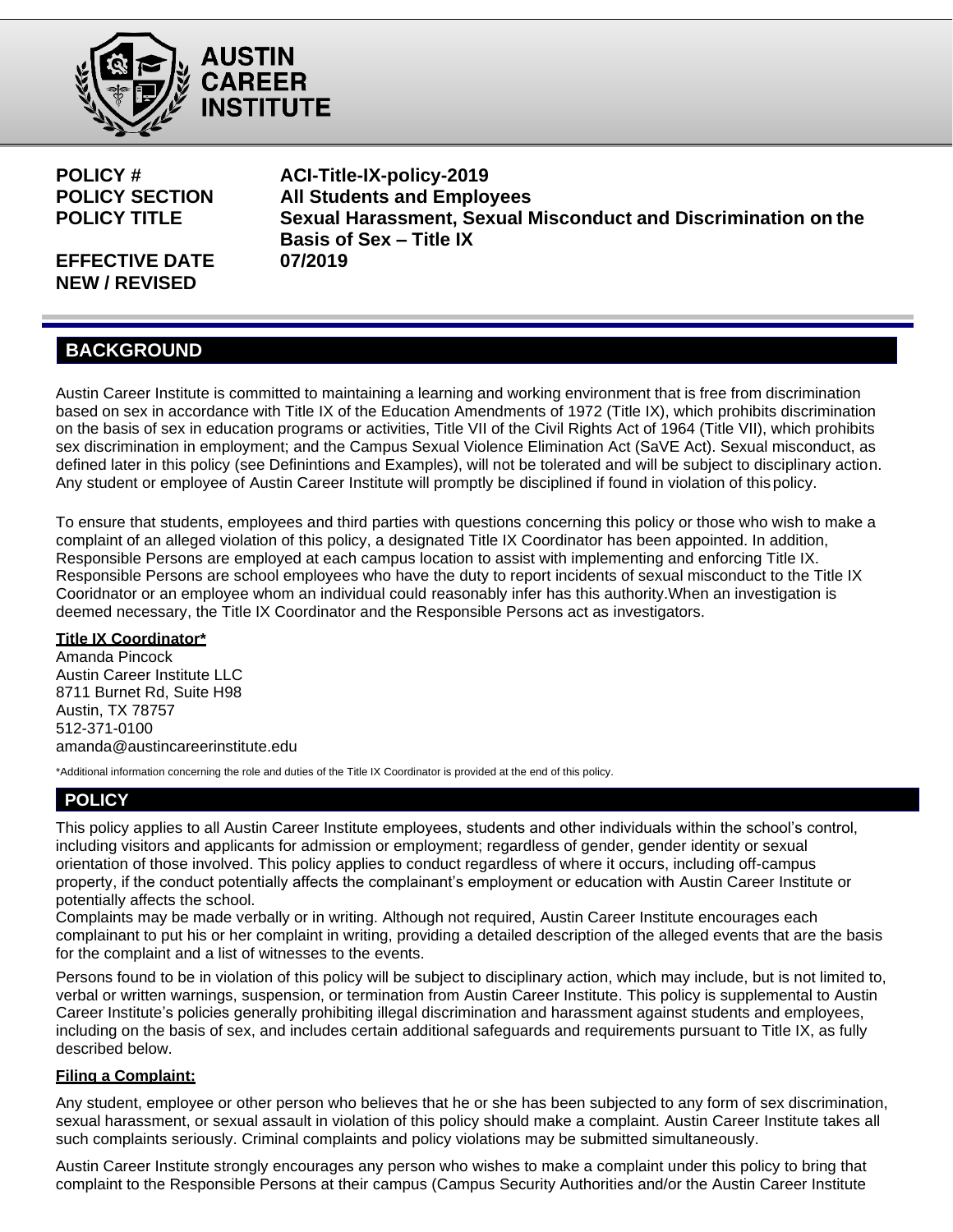### Title IX Coordinator).

However, a student may also bring such a complaint to a student advisor, area manager, campus support personnel, or educator with whom he or she is comfortable. Likewise, an employee may bring such a complaint to their immediate supervisor, another manager, or employee relations. In each case, the complainant should understand that the complaint will be forwarded to the Title IX Coordinator.

### **Employee Responsibility:**

At times, Austin Career Institute employees may have knowledge of conduct (by witnessing it or, alternatively, by hearing a second- hand report about the conduct) that may constitute a violation of this policy. Should this occur:

- When the witnessed or reported conduct is perpetrated against a student, any supervisory employee, student advisor, or educator who possesses that knowledge is expected to immediately report the matter to their supervisor and the Title IX Coordinator, even if the individual making a report requests that no action be taken; and
- When the witnessed or reported conduct is perpetrated against an employee, any supervisory employee who possesses that knowledge is expected to immediately report the matter to their supervisor and the Title IX Coordinator, even if the individual making a report requests that no action be taken

Employees who fail to meet this reporting expectation will be subject to disciplinary action, up to and including termination.

## **Confidentiality & Title IX Complaints:**

Austin Career Institute seeks to handle each complaint and investigation with professionalism and discretion. A fair and effective investigation often requires that the details of the complaint and/or the identity of the complainant be shared with those individuals involved in and/or interviewed in the investigation. Such individuals will, however, are expected to maintain the confidentiality of the matter to the extent possible.

Before beginning an investigation, Austin Career Institute will seek consent of the complainant to (i) proceed with the investigation and (ii) identity him or her in connection with the complaint. If the complainant requests that no investigation occur or that his or her name not be disclosed, Austin Career Institute will:

- Weigh the request(s) against its broader responsibility to provide an environment free from sex discrimination, sexual harassment, and sexual assault for all, considering the totality of the circumstances, the seriousness of the alleged harassment, whether there have been other harassment complaints about the same individual, etc.
- Inform the complainant whether it can comply with the request(s), as applicable
	- $\circ$  If the request(s) are not granted, conduct the investigation
	- $\circ$  If the request(s) are granted, consider whether there are other steps that may be taken in lieu of investigation and/or identification of the complainant

#### **Resources:**

If you experience any form of sexual, domestic, or dating violence, you are encouraged to seek immediate medical care. Also, preserving DNA evidence can be key to identifying the perpetrator in a sexual violence case. Victims can undergo a medical exam to preserve physical evidence with or without police involvement. If possible, this should be done immediately. If an immediate medical exam is not possible, individuals who have experienced a sexual assault may have a Sexual Assault Forensic Exam (SAFE) performed by a Sexual Assault Nurse Examiner (SANE) within four (4) days of the incident. With the examinee's consent, the physical evidence collected during this medical exam can be used in a criminal investigation; however, a person may undergo a SAFE even without contacting, or intending to contact, the police. To undergo a SAFE, go directly to the nearest hospital that provides SAFE services. Local providers of SAFE services can be found by calling (800) 656-4673. Individuals may be prescribed medication by their health provider to prevent sexually transmitted infections and/or pregnancy even if a SAFE is not performed or the police are not contacted.

The cost of the forensic portion of the exam is covered by the law enforcement agency that is investigating the assault or, in cases where a report will not be made to the police, the Texas Department of Public Safety. This does not include fees related to medical treatment that are not a part of the SAFE. Medical care can be provided at a local emergency room or by a private physician.

If an individual experienced or witnessed sexual misconduct, Austin Career Institute encourages the individual to make a report to the police as described above in this policy, even if time has passed since the misconduct occurred. The police may, in turn, share your report with the Title IX Coordinator. Reporting sexual misconduct to law enforcement does not mean the case will automatically go to criminal trial or lead to a disciplinary hearing. When appropriate, the police may be able to assist the individual with a ride to the hospital or with obtaining other resources and services. If an individual qualifies, the police will also be able to assist with applying for a Protective Order through the appropriate district or county attorney. A Protective Order is a civil court order issued to prevent further acts of family violence, sexual assault, or stalking.

Members of the Austin Career Institute community who have Protective Orders are strongly encouraged to provide copies of their orders to Campus Security Authorities.

See Outcomes below, for additional resources.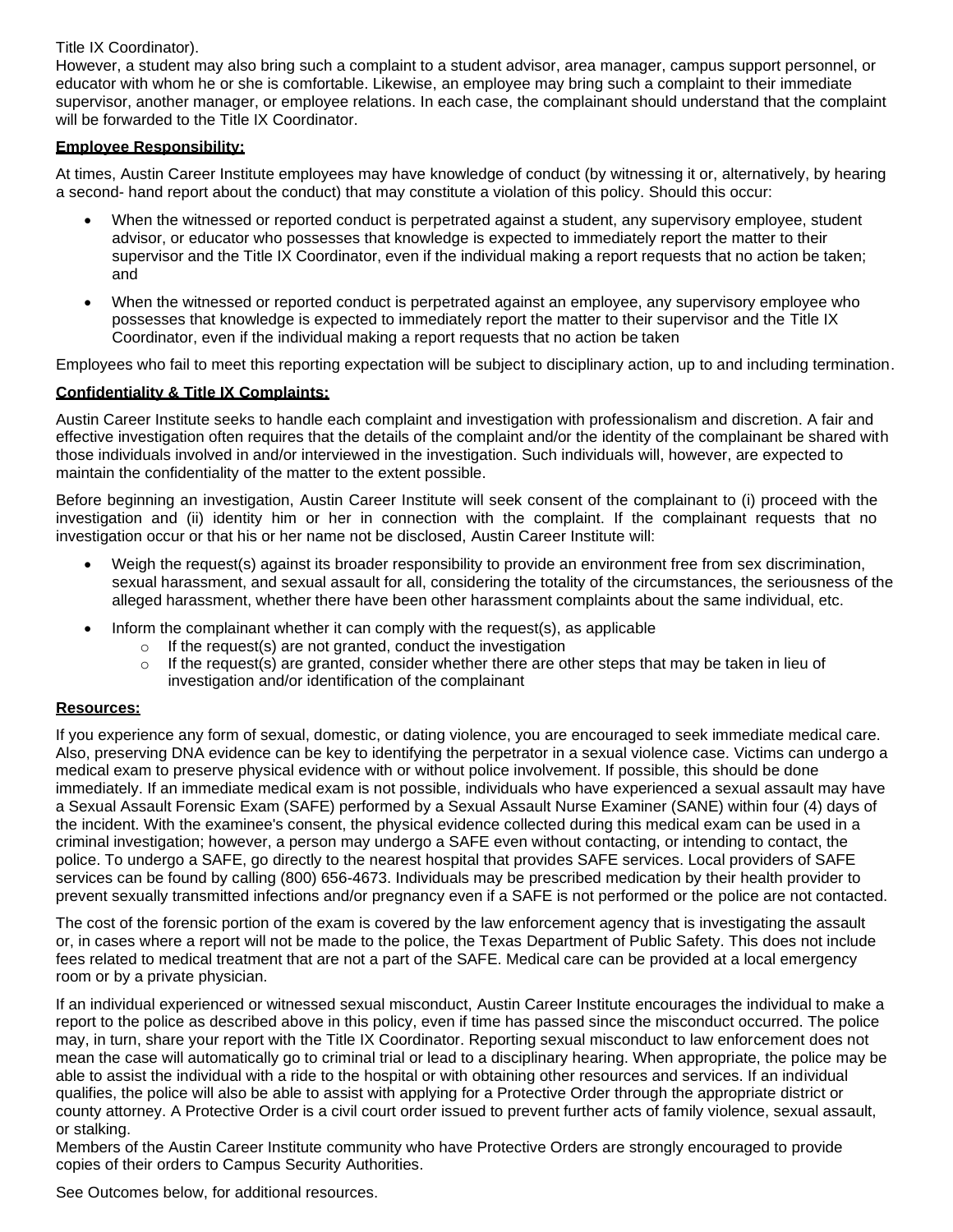## **Investigations**

Austin Career Institute will undertake a prompt and thorough investigation, where appropriate. Except in extraordinary circumstances, Austin Career Institute seeks to conclude each such investigation within 30 calendar days. The investigation process generally occurs in three stages:

- Stage 1: Intake of the complaint by the Title IX Coordinator, including determination of whether an investigation may proceed and the identification of the issues to be determined based on the allegations of the complaint
- Stage 2: Investigation of the allegations by the investigator(s), including investigatory interviews and review of any additional evidence
- Stage 3: Notice of outcome determination including, when applicable, disciplinary action(s) and remedial measure(s)

Austin Career Institute seeks to conclude stage one (1) within 10 days, stage two (2) within 15 days of completion of stage one; and stage three (3) within five (5) days of completion of stage two. At times, an extension of these timeframes may be necessary and/or appropriate, due to time taken by a complainant to decide whether to provide consent, unavailability of witnesses, complexity or number of allegations under review, or other factors. Austin Career Institute retains discretion to determine when an extension of the general timelines is warranted based on the totality of the circumstances. Extensions of the timelines, when they occur, will be communicated to the complainant(s).

In this process, the complainant(s) and subject(s) of the complaint may name witnesses and provide other evidence to the investigator(s), as described below. The steps necessary to thoroughly investigate the complaint will vary, but will often include interviews of the complainant(s), the subject(s) of the complaint, and the identified witnesses, as well as a review of relevant documentation and relevant policies. Where the investigation results in a finding of a violation of this policy, Austin Career Institute will take immediate steps to end the conduct, prevent its recurrence, and address its effects. Further information concerning the notification of outcomes is provided below.

#### **Outcomes**

At the conclusion of the investigation, the investigator(s) will make a finding of whether a violation of this policy has occurred. In making this decision, the investigator(s) will apply the preponderance of the evidence standard to the factual allegations, by determining whether the alleged conduct is more likely than not to have occurred. As to the finding of facts reached under this standard, the investigator(s) will also decide whether those facts constitute a violation of this policy. The investigator(s) will give the complainant(s), subject(s) of the complaint, and Title IX Coordinator (if not already involved in said investigation) written notification of the outcome (specifically, whether or not a violation of the Title IX policy was found to have occurred). In the event a violation was found to have occurred, Austin Career Institute will impose disciplinary action and, if appropriate, implement other remedial measures. Such other remedial measures for the complainant, where appropriate, will be tailored to the particular circumstances presented and may include, by example, providing opportunities to retake portions of the curriculum and/or quizzes, rubrics or examinations; granting the complainant's request to change campuses or schedule. When implementing corrective actions or other remedial measures, Austin Career Institute will seek to minimize the burden upon the complainant.

The complainant will generally not be provided information of specific disciplinary action taken against other persons, unless the disciplinary action will directly impact the complainant, such as whether and/or when the subject(s) of the complaint may be present in the school environment.

#### **Student Appeals:**

In the event that a student party to a complaint disagrees with the outcome of an investigation under this Title IX policy, the student may seek a review of the outcome by submitting a written appeal statement to:

Student Appeals Committee c/o Austin Career Institute PO BOX 10837

Austin, TX 78766 Email: [contact@AustinCareerInstitute.edu](mailto:contact@AustinCareerInstitute.edu)

An appeal under this policy must be made within 14 calendar days of receipt of the written notice of the outcome of the investigation. An appeal may be made on one or more of the following grounds only: one (1) an error occurred that, if corrected, may change the outcome of the investigation; or two (2) new information has arisen, that was not available or known to the student at the time of the investigation, which if considered may change the outcome of the investigation. Information that was known or available to the student during the investigation will not be considered.

The Committee will conduct an impartial review of the appeal and will provide the appealing student with a written determination. The Committee seeks to issue its determination on each appeal within 30 calendar days of its receipt of the appeal; however, this timeframe may be longer in certain cases.

Employee parties to a complaint under the Title IX policy do not have a right of appeal.

#### **Anti-Retaliation Policy:**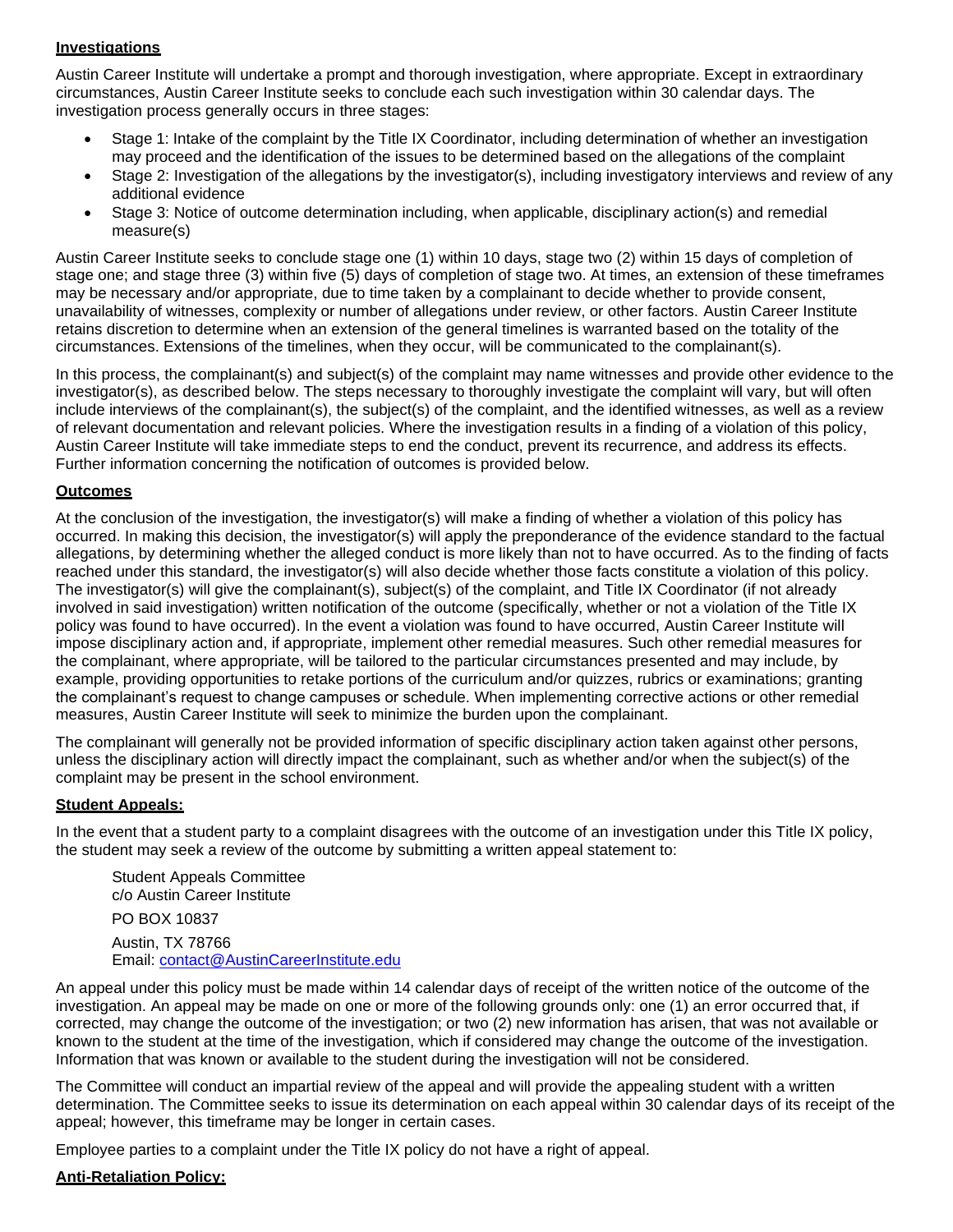Austin Career Institute will not retaliate against any person for filing a good-faith complaint or for participating or assisting in good faith in an investigation of alleged sex discrimination, sexual harassment, or sexual assault under this policy. An employee or student who retaliates will be subject to disciplinary action, up to and including termination from Austin Career Institute.

Any student or employee who feels that he or she has been subject to retaliation in violation of this policy should report the matter immediately to the Title IX Coordinator.

#### **Definitions and Examples:**

**Coercion** - The use of pressure to compel another individual to initiate or continue sexual activity against an individual's will. Coercion can include a wide range of behaviors, including psychological or emotional pressure, physical or emotional threats, intimidation, manipulation, or blackmail that causes the person to engage in unwelcome sexual activity. A person's words or conduct are sufficient to constitute coercion if they eliminate a reasonable person's freedom of will and ability to choose whether or not to engage in sexual activity. Examples of coercion include but are not limited to threatening to "out" someone based on sexual orientation, gender identity, or gender expression; threatening to harm oneself if the other party does not engage in the sexual activity; and threatening to expose someone's prior sexual activity.

**Complainant** - The student, employee or third party who presents as the victim of any prohibited conduct under this policy, regardless of whether that person makes the report or seeks action under this policy.

**Consent** - A voluntary, mutually understandable agreement that clearly indicates a willingness to engage in each instance of sexual activity. Consent to one act does not imply consent to another. Past consent does not imply future consent. Consent to engage in sexual activity with one person does not imply consent to engage in sexual activity with another. Consent can be withdrawn at any time. Any expression of an unwillingness to engage in any instance of sexual activity establishes a presumptive lack of consent.

A current or previous dating or sexual relationship, by itself, is not sufficient to constitute consent. Even in the context of a relationship, there must be a voluntary, mutually understandable agreement that clearly indicates a willingness to engage in each instance of sexual activity.

Consent is not effective if it results from: (a) the use of physical force, (b) a threat of physical force, (c) intimidation, (d) coercion, (e) incapacitation or (f) any other factor that would eliminate an individual's ability to exercise his or her own free will to choose whether or not to have sexual activity.

The definition of consent for the crime of sexual assault in Texas can be found in Section 22.011(b) of the Texas Penal Code.

**Dating Violence** – Violence committed by a person who is or has been in a social relationship of a romantic or intimate nature with the victim. The existence of such a relationship shall be determined by the victim with consideration of the following factors:

- The length of the relationship;
- The type of relationship; and
- The frequency of interaction between the persons involved in the relationship

Dating violence includes, but is not limited to, sexual or physical abuse or the threat of such abuse. It does not include acts covered under the definition of domestic violence.

**Domestic (Family) Violence**– A felony or misdemeanor crime of violence committed by a current or former spouse or intimate partner of the victim, by a person with whom the victim shares a child in common, by a person who is cohabitating with or has cohabitated with the victim as a spouse or intimate partner, by a person similarly situated to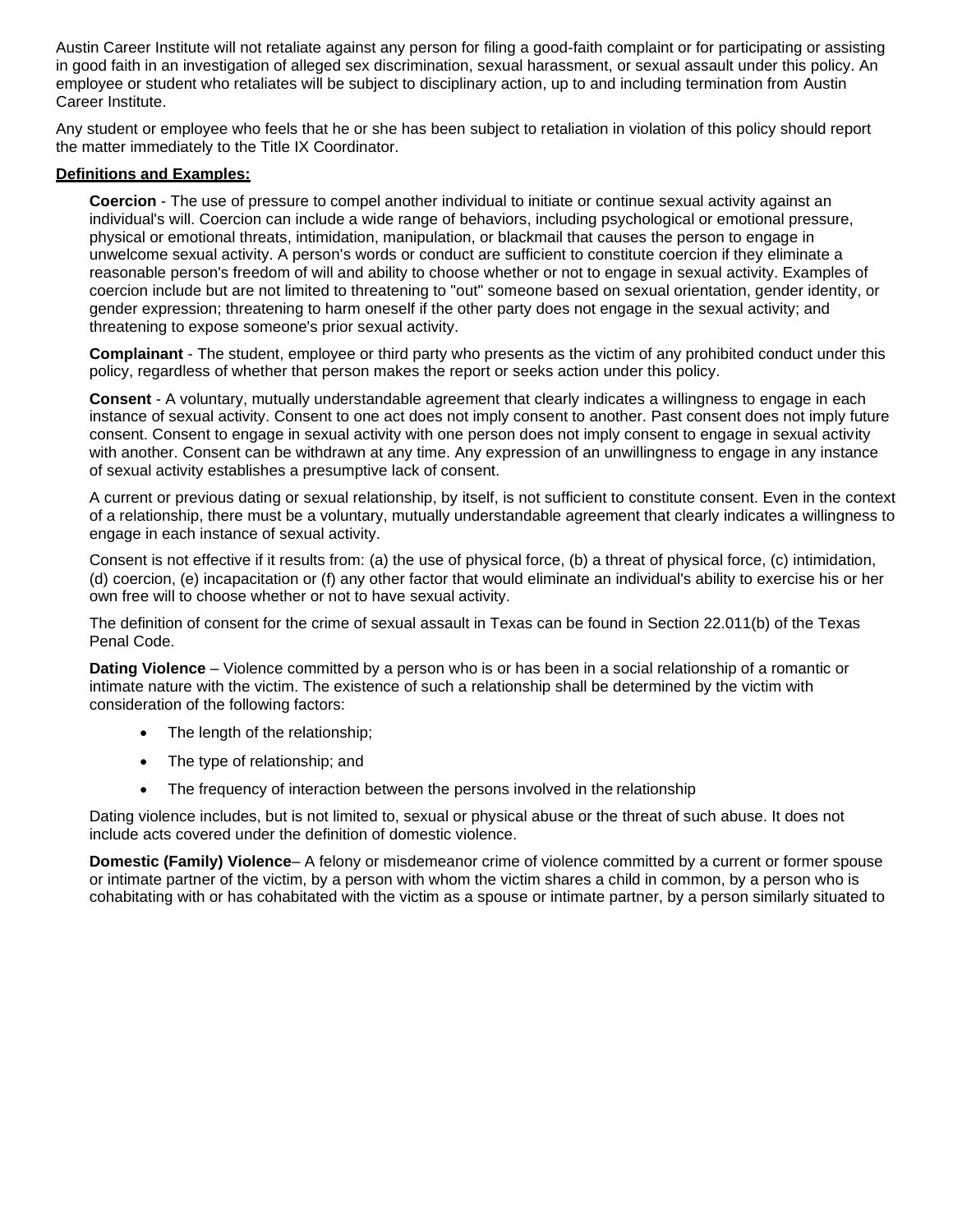a spouse of the victim under the domestic or family violence laws of the state of Texas, or by any other person against an adult or youth victim who is protected from that person's acts under the domestic or family violence laws of the state of Texas.

**Hostile Environment**– exists when sexual harassment (which is a form of sex-based harassment) is sufficiently severe or pervasive to deny or limit the individual's ability to participate in or benefit from class/clinic participation or school activities or an employee's terms and conditions of employment. A hostile environment can be created by anyone involved in the overall school experience (e.g., administrators, employees, students, and visitors).

In determining whether sex-based harassment has created a hostile environment, Austin Career Institute considers the conduct in question from both a subjective and objective perspective. It will be necessary, but not adequate, that the conduct was unwelcome to the individual who was harassed. To conclude that conduct created or contributed to a hostile environment, the school must also find that a reasonable person in the individual's position would have perceived the conduct as undesirable or offensive.

To ultimately determine whether a hostile environment exists for an individual or individuals, Austin Career Institute considers a variety of factors related to the severity, persistence, or pervasiveness of the sex-based harassment, including: (1) the type, frequency, and duration of the conduct; (2) the identity and relationships of the persons involved; (3) the number of individuals involved; (4) the location of the conduct and the context in which it occurred; and (5) the degree to which the conduct affected an individual's education or employment.

The more severe the sex-based harassment, the less need there is to show a repetitive series of incidents to find a hostile environment. Indeed, a single instance of sexual assault may be sufficient to create a hostile environment. Likewise, a series of incidents may be sufficient even if the sex-based harassment is not particularly severe.

**Incapacitation**– The inability, temporarily or permanently, to give consent because the individual is mentally and/or physically helpless, either voluntarily or involuntarily, or the individual is unconscious, asleep, or otherwise unaware that the sexual activity is occurring. In addition, an individual is incapacitated if they demonstrate that they are unaware at the time of the incident of where they are, how they got there, or why or how they became engaged in a sexual interaction.

The use of alcohol or other drugs can lower inhibitions and create an atmosphere of confusion about whether consent is effectively sought and freely given. If there is any doubt as to the level or extent of one's own or the other individual's intoxication or incapacitation, the safest course of action is to forgo or cease any sexual contact.

*Being impaired by alcohol or other drugs is not a defense to any violation of this policy.*

**Intimidation**– Unlawfully placing another person in reasonable fear of bodily harm through the use of threatening words and/or other conduct, but without displaying a weapon or subjecting the victim to actual physical attack.

**Other Inappropriate Sexual Conduct** – Includes unwelcome sexual advances, requests for sexual favors, or verbal or physical conduct of a sexual nature directed towards another individual that does not rise to the level of sexual harassment but is unprofessional, inappropriate for the workplace or campus and is not protected speech. It also includes consensual sexual conduct that is unprofessional and inappropriate for the workplace or campus. Depending on the facts of a complaint, the conduct may not violate this policy but may violate other Austin Career Institute policies including but not limited to standards of conduct or professionalism policies.

**Sexual Assault**– An offense that meets the definition of rape, fondling, incest, or statutory rape:

- A. *Rape:* the penetration, no matter how slight, of the vagina or anus with any body part or object, or oral penetration by a sex organ of another person, without the consent of the victim.
- B. *Fondling:* The touching of the private body parts of another person for the purpose of sexual gratification, without the consent of the victim, including instances where the victim is incapable of giving consent because of his/her age or because of his/her temporary or permanent mental incapacity.
- C. *Incest:* Sexual intercourse between persons who are related to each other within the degrees wherein marriage is prohibited by law.
- D. *Statutory Rape:* Sexual intercourse with a person who is under the statutory age of consent.

**Sexual Exploitation**– Conduct where an individual takes non-consensual or abusive sexual advantage of another for their own benefit, or to benefit anyone other than the one being exploited. Examples of sexual exploitation include, but are not limited to, engaging in voyeurism; forwarding of pornographic or other sexually inappropriate material by email, text, or other channels to non-consenting students/groups; the intentional removal of a condom or other contraceptive barrier during sexual activity without the consent of a sexual partner; and any activity that goes beyond the boundaries of consent, such as recording of sexual activity, letting others watch consensual sex, or knowingly transmitting a sexually transmitted disease (STD) to another.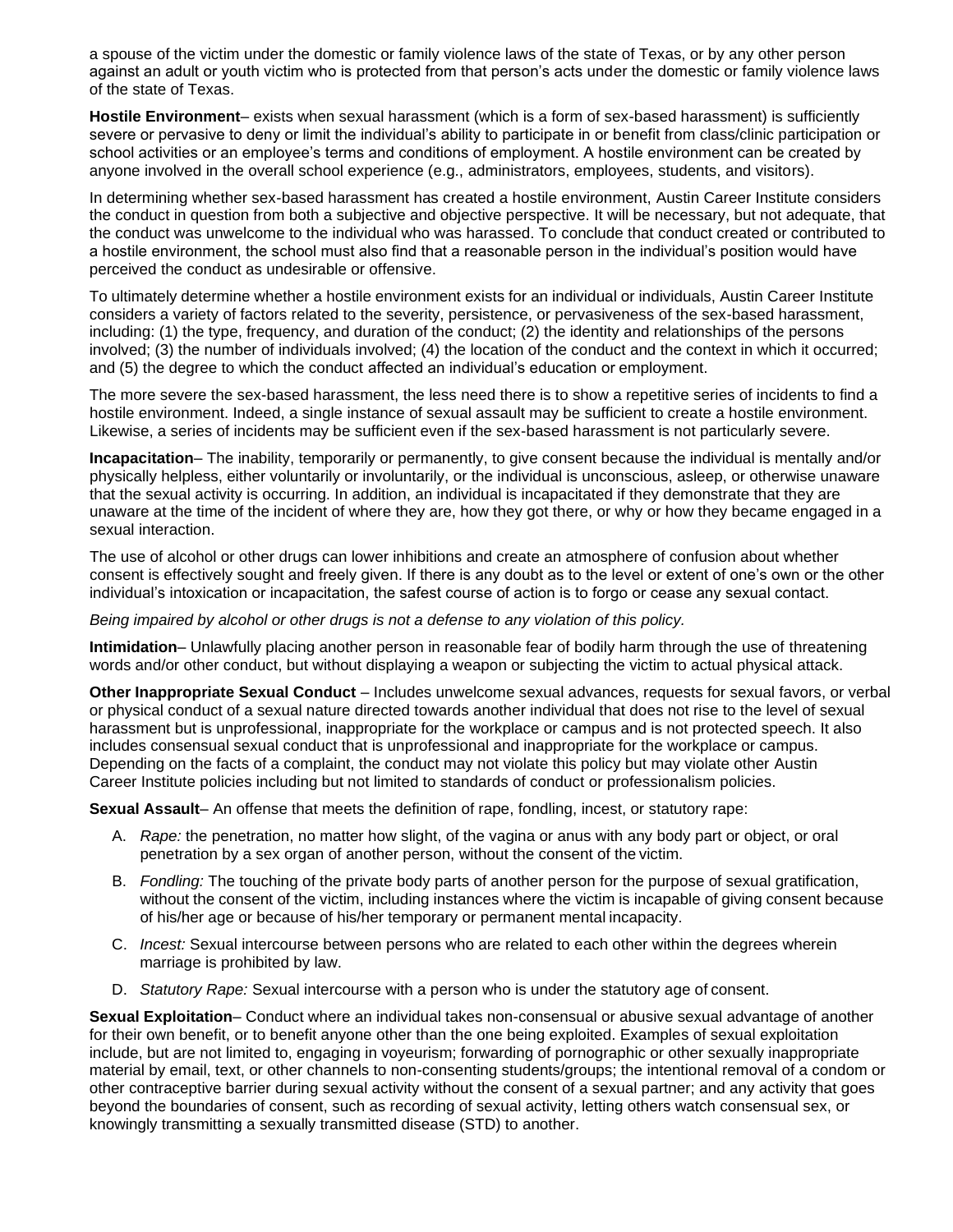**Sexual Harassment**– Unwelcome conduct of a sexual nature including but not limited to unwelcome sexual advances, requests for sexual favors, or other verbal or physical conduct of a sexual nature, when:

- A. Submission to such conduct is made either explicitly or implicitly a term or condition of an individual's student status, employment, or participation in other school activities; or
- B. Such conduct is sufficiently severe or pervasive that it creates a hostile environment, as defined above.

Sexual harassment is a form of sex discrimination that includes:

- A. Sexual violence, sexual assault, sexual exploitation, stalking, domestic violence and dating violence as defined herein.
- B. Physical conduct, depending on the totality of the circumstances present and frequency and severity, including but not limited to:
	- 1. unwelcome intentional touching; or
	- 2. deliberate physical interference with or restriction of movement.
- C. Verbal conduct not necessary to an argument for or against the substance of any political, religious, philosophical, ideological, or academic idea, including oral, written, or symbolic expression, including but not limited to:
	- explicit or implicit propositions to engage in sexual activity;
	- gratuitous comments, jokes, questions, anecdotes or remarks of a sexual nature about clothing or bodies;
	- gratuitous remarks about sexual activities or speculation about sexual experiences;
	- persistent, unwanted sexual or romantic attention;
	- subtle or overt pressure for sexual favors;
	- exposure to sexually suggestive visual displays such as photographs, graffiti, posters, calendars or other materials; or
	- deliberate, repeated humiliation or intimidation based upon sex.

**Sexual Misconduct** – A broad term encompassing a range of non-consensual sexual activity or unwelcome behavior of a sexual nature. The term includes, but is not limited to, sexual assault, sexual exploitation, sexual intimidation, sexual harassment, domestic violence, dating violence, and stalking. The term also includes "other inappropriate sexual conduct," as defined above. Sexual misconduct can be committed by any person, including strangers or acquaintances.

**Sexual Violence** – Physical sexual acts perpetrated against a person's will or where a person is incapable of giving consent. The term includes, but is not limited to, rape, sexual assault, sexual battery, sexual coercion, sexual abuse, and/or indecency with a child.

**Stalking** – Engaging in a course of conduct directed at a specific person that would cause a reasonable person to fear for his or her safety or the safety of others, or suffer substantial emotional distress. For the purposes of this definition--

- A. *Course of conduct* means two or more acts, including, but not limited to, acts in which the stalker directly, indirectly, or through third parties, by any action, method, device, or means, follows, monitors, observes, surveils, threatens, or communicates to or about a person, or interferes with a person's property.
- B. *Reasonable person* means a reasonable person under similar circumstances and with similar identities tothe victim.
- C. *Substantial emotional distress* means significant mental suffering or anguish that may, but does not necessarily, require medical or other professional treatment or counseling.

#### **Role of the Title IX Coordinator**

The investigation of complaints under this policy will be overseen by the Title IX Coordinator. The Title IX Coordinator will not conduct investigations, assess credibility of witnesses, or make findings as to whether a violation of this policy has occurred. Rather, his or her role will be to ensure that Austin Career Institute's Title IX policies and procedures are followed, in part by (i) seeking the complainant's consent to conduct an investigation and disclose his or her name in connection with the complaint; (ii) guiding the investigator(s) in order to facilitate and support their compliance with this policy; and (iii)